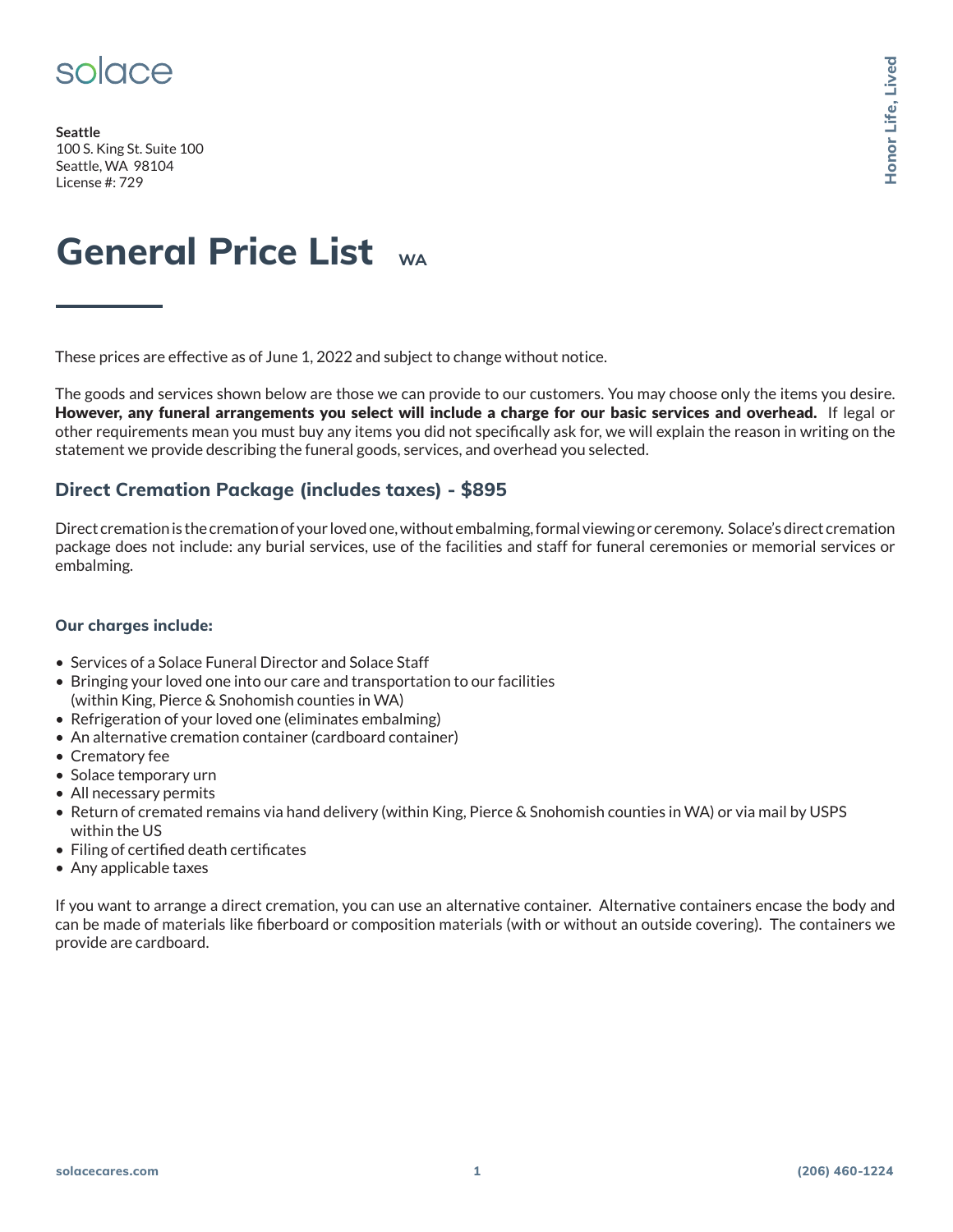## solace

**Seattle** 100 S. King St. Suite 100 Seattle, WA 98104 License #: 729

# **General Price List WA**

### **Itemized List of Goods and Services**

These prices are effective as of June 1, 2022 and subject to change without notice.

**Services of Solace Funeral Director and Solace Staff………………………………..….…………….............…................…\$495** This fee for our basic services and overhead will be added to the total cost of the funeral arrangements you select. This fee is already included in our charges for direct cremations. This fee includes coordinating all cremation arrangements you select and includes obtaining the necessary authorization and permits, sheltering of remains, registering the death certificate in the county where the death occurred, preparing and filing required notices and obtaining certified copies of the death certificate on your behalf.

| This fee is for the transportation of your loved one into our care within our service area. Solace only provides transportation services for the<br>following counties: King, Pierce & Snohomish counties in Washington. |  |
|--------------------------------------------------------------------------------------------------------------------------------------------------------------------------------------------------------------------------|--|
|                                                                                                                                                                                                                          |  |
| This fee is for the cremation of your loved one.                                                                                                                                                                         |  |
|                                                                                                                                                                                                                          |  |
| This fee is for the hand delivery (within service area) or mailing of your loved one's ashes via USPS in the US.                                                                                                         |  |
|                                                                                                                                                                                                                          |  |
|                                                                                                                                                                                                                          |  |
|                                                                                                                                                                                                                          |  |
|                                                                                                                                                                                                                          |  |
|                                                                                                                                                                                                                          |  |

### **Cash Advance Items**

\*Additional fees may be incurred by state / county Medical Examiner / Coroner offices. These fees will be billed at the same amount paid by Solace.

#### **Terms of Payment**

Payment is due in full prior to services being rendered. We accept all major credit cards.